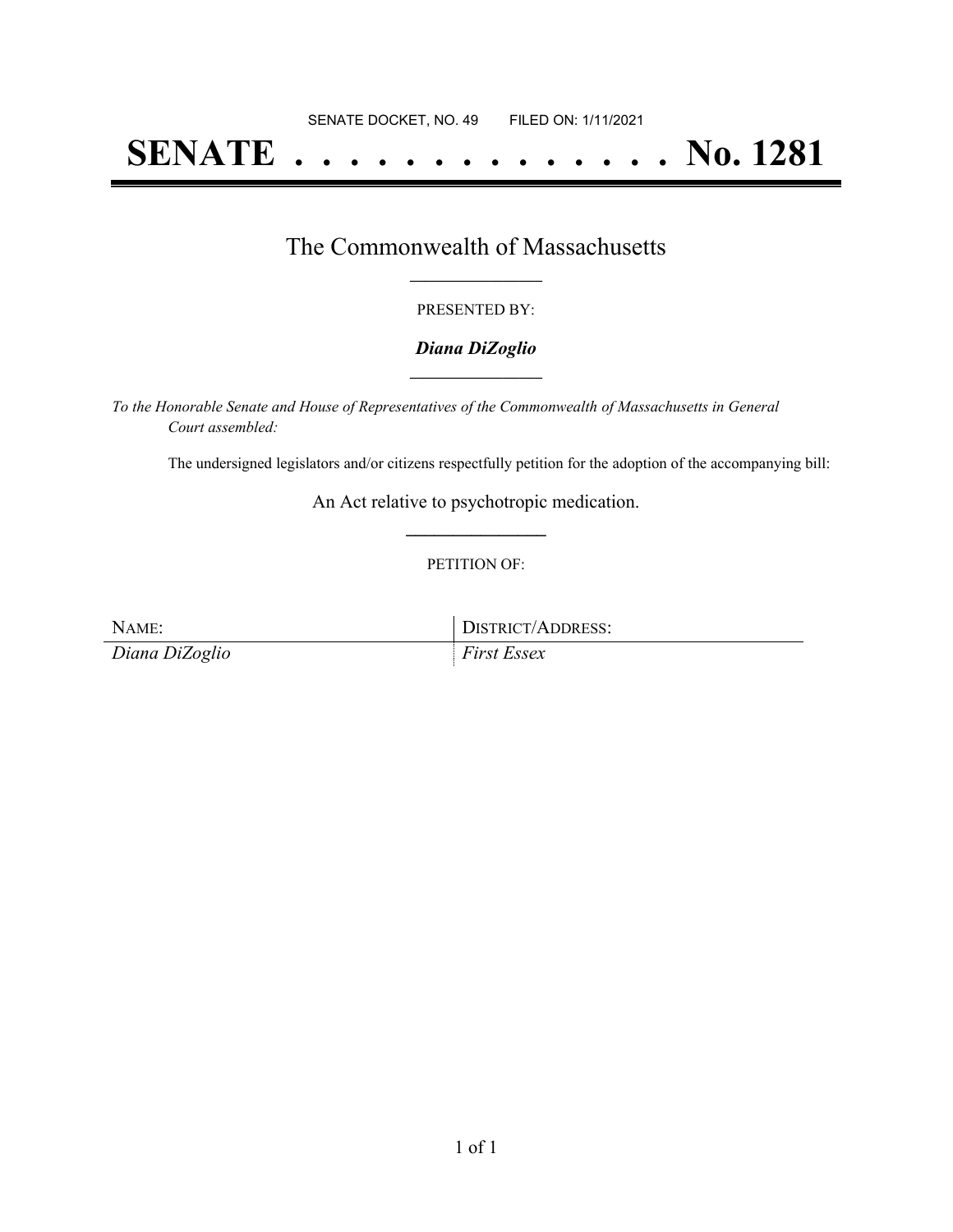#### SENATE DOCKET, NO. 49 FILED ON: 1/11/2021

## **SENATE . . . . . . . . . . . . . . No. 1281**

By Ms. DiZoglio, a petition (accompanied by bill, Senate, No. 1281) of Diana DiZoglio for legislation relative to administering scheduled psychotropic medications without prior written consent at nursing homes, rest homes or other long-term care facilities. Mental Health, Substance Use and Recovery.

#### [SIMILAR MATTER FILED IN PREVIOUS SESSION SEE SENATE, NO. *1142* OF 2019-2020.]

## The Commonwealth of Massachusetts

**In the One Hundred and Ninety-Second General Court (2021-2022) \_\_\_\_\_\_\_\_\_\_\_\_\_\_\_**

**\_\_\_\_\_\_\_\_\_\_\_\_\_\_\_**

An Act relative to psychotropic medication.

Be it enacted by the Senate and House of Representatives in General Court assembled, and by the authority *of the same, as follows:*

1 Section 140 of Chapter 165 of the Massachusetts General Laws as so appearing in the

2 2014 Official Edition is hereby amended:

 Notwithstanding subsections (b) and (c) a facility may administer a scheduled psychotropic medication without prior written informed consent in the following instances, (i) in the case of an admission of a resident to a facility from an inpatient hospital in which the resident had been prescribed and was receiving psychotropic medications pursuant to a valid informed consent, or when a facility is not able to obtain an informed consent in writing prior to or at the time of admission to the facility or (ii) in emergency situations, as defined by the Department of Public Health; or (iii) in the case of residents on hospice care who need the